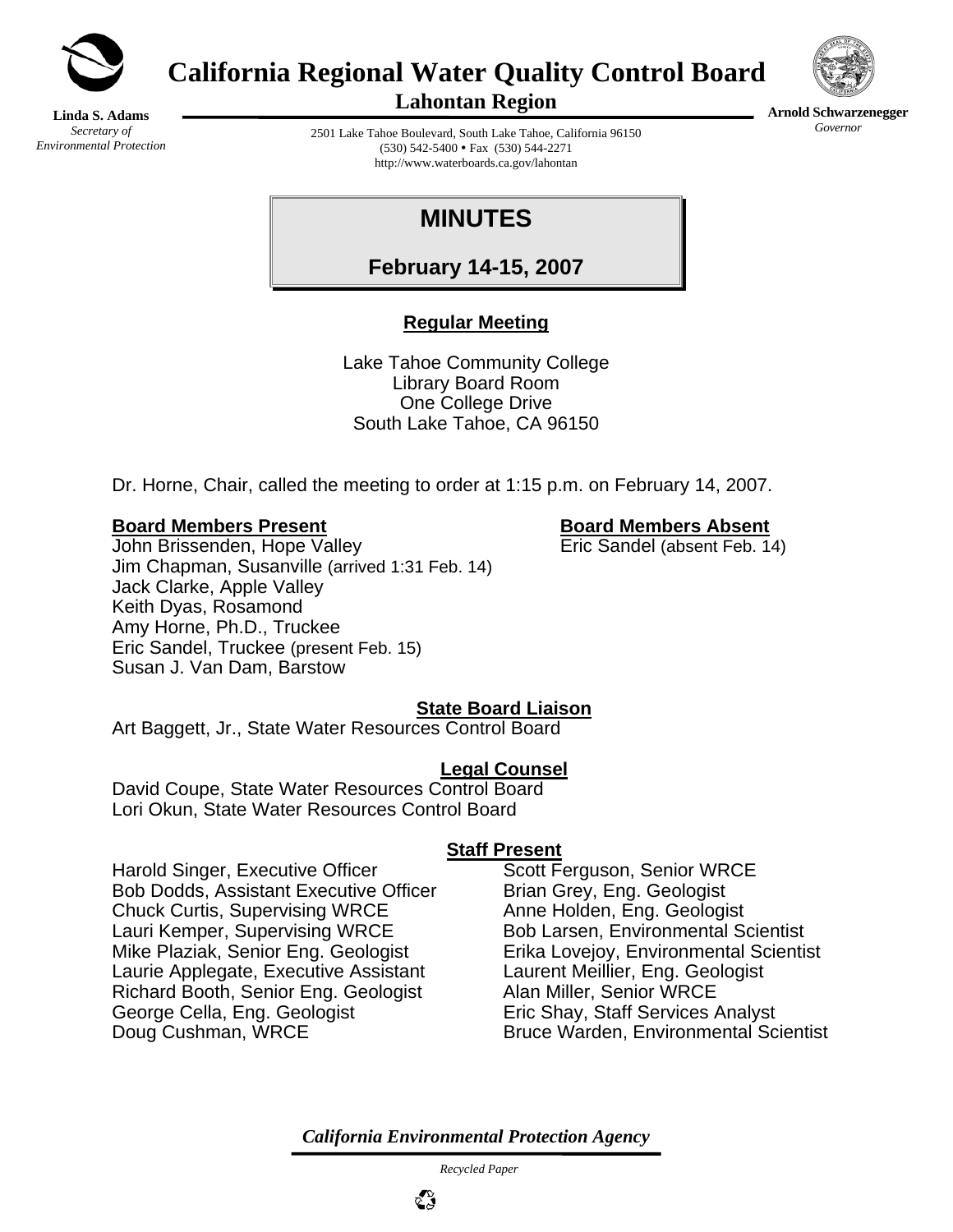## **Addressing the Board**

Laurel Ames Art Baggett, Member, State Water Resources Control Board Clay Brandow, CDF Michael Donahoe, Sierra Club Janel Gifford, El Dorado County Department of Transportation Martin Goldberg, Fire Department Douglas Hanford Mary B. Huggins, CDF Don Jardine, Alpine County Carol Kennedy, USFS Tahoe National Forest Chris Knopp, USFS Alfred Knotts, El Dorado County Department of Transportation Steve Kooyman, El Dorado County Department of Transportation Ray Lacey, California Tahoe Conservancy Dave Marlow, USFS, Lake Tahoe Basin Management Unit Chad Mellison, U.S. Fish and Wildlife Service Gary Midkiff, Homewood Mountain Resort Susan Norman, USFS, Lake Tahoe Basin Management Unit Benjamin Pignatelli, League to Save Lake Tahoe John Pillsbury, Tahoe Area Coordinating Council for the Disabled Tyrone Polastri, Lake Tahoe Bicycle Coalition Steve Rogers, North Tahoe Public Utility District Laurie Sada, U.S. Fish and Wildlife Service Mark Shadowens, Lake Tahoe Regional Fire Chiefs John Singlaub, Tahoe Regional Planning Agency Robert Slater, El Dorado County Department of Transportation Craig Thomas, Sierra Nevada Forest Protection Campaign Garrett Villaneva, USFS, Lake Tahoe Basin Management Unit

## **1. PUBLIC FORUM**

No one addressed the Board during the Public Forum.

## **2. MINUTES**

#### **Minutes of the Regular Meeting of November 8, 2006 in Palmdale and November 9, 2006 in Adelanto**

• **Motion:** Moved by Mr. Clarke, seconded by Mr. Brissenden and **unanimously carried** to adopt the minutes as written. Note: Mr. Chapman was not present for the vote.

## **PROPOSED WAIVER OF WASTE DISCHARGE REQUIREMENTS**

**3.** *Public Hearing* **– Proposed Renewal of Waiver of Waste Discharge Requirements for Discharges Related to Timber Harvest and Vegetation Management Activities** 

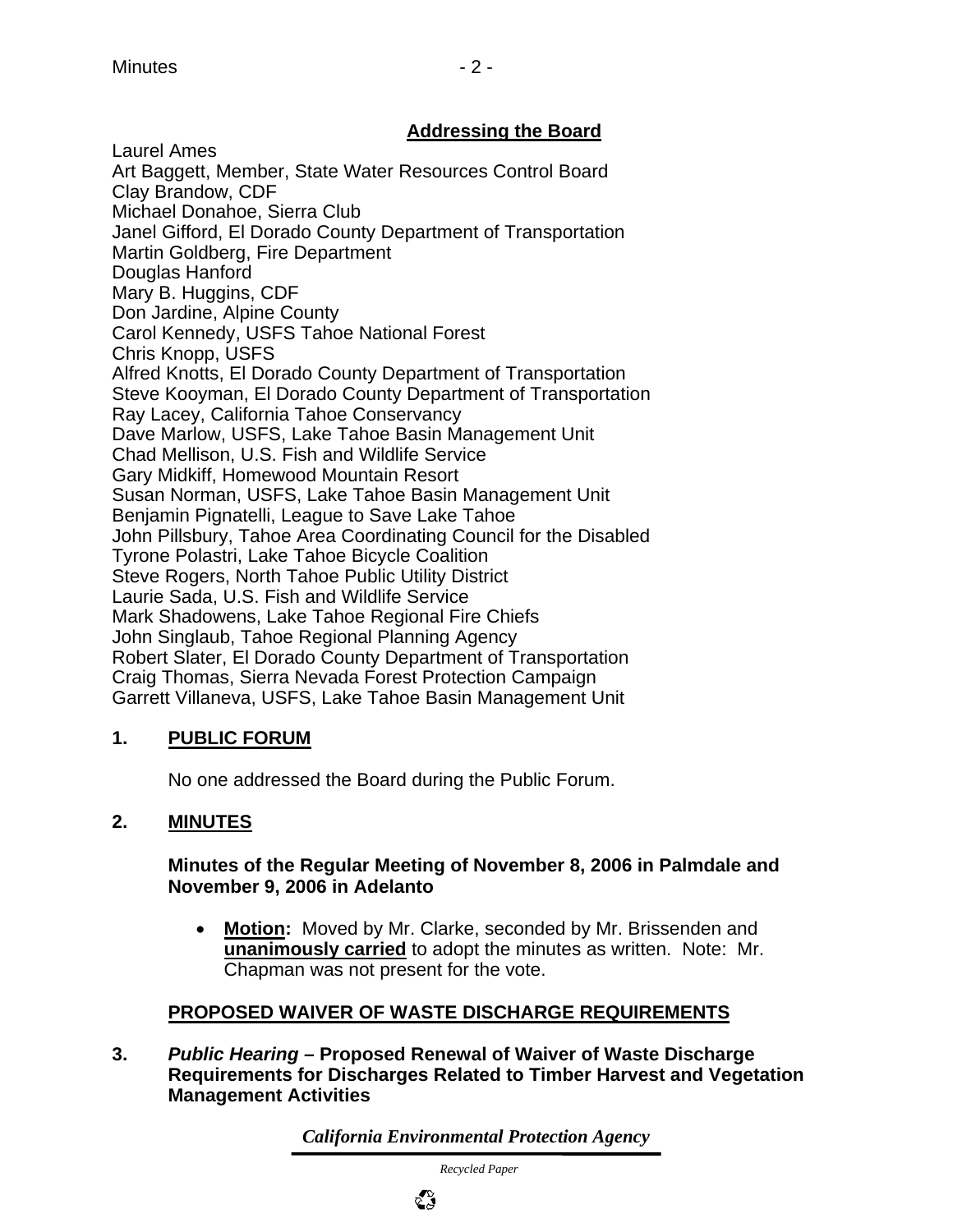Dr. Horne opened the public hearing.

Note: Jim Chapman arrived at 1:31 p.m.

 Erika Lovejoy and Doug Cushman gave the staff presentation and answered questions from the Board. Ms. Lovejoy discussed comments received from Philip E. Nemir, Forestry & Appraisal Services and Craig Thomas, Director, Sierra Nevada Forest Protection Campaign. Ms. Lovejoy recommended the Board adopt the Resolution renewing the timber waiver with the late revision sheet provided by staff.

 Addressing the Board: Chris Knopp, USFS (handout); Susan Norman, USFS, Lake Tahoe Basin Management Unit (LTBMU); Carol Kennedy, USFS, Tahoe National Forest; Clay Brandow, CDF; Mary Huggins, CDF; Mark Shadowens, Lake Tahoe Regional Fire Chiefs; Martin Goldberg, Fire Department; Craig Thomas, Sierra Nevada Forest Protection Campaign (handouts); Michael Donahoe, Sierra Club; Laurel Ames; Benjamin Pignatelli, League to Save Lake Tahoe; and Dave Marlow, USFS, LTBMU.

Dr. Horne closed the public hearing.

Board members discussed the comments made during the public hearing.

 Board members agreed to: 1) add language to Attachment A of the Resolution requiring that the USFS allow the public and other interested parties reasonable opportunity to comment on and/or challenge individual timber harvest proposals, 2) add language to Attachment A of the Resolution stating that the Water Board supports the USFS Best Management Practices Evaluation Program (BMPEP) for its intended purpose and considers that it satisfies portions of the Monitoring and Reporting Program, 3) modify the Monitoring and Reporting Program to allow more flexibility for implementation monitoring, and 4) add a check box to the front page of the Category 5 application for applicants to check if watersheds or subwatersheds are at 80% of threshold of concern.

 Mr. Chapman discussed the conflicting public policies between the fire threat and concern for protecting water quality. He noted funding available for hazardous fuel reduction and suggested the Board consider applying for fuel reduction dollars to increase staff to be used to refine the waiver process, best management practices and incorporate needed monitoring.

 Dr. Horne noted the waiver was difficult to understand. She suggested the Board adopt the waiver for one year and use the time to work with stakeholders, edit the document to make it understandable and bring it back for the Board to review at the end of the year.

*California Environmental Protection Agency*

 *Recycled Paper*

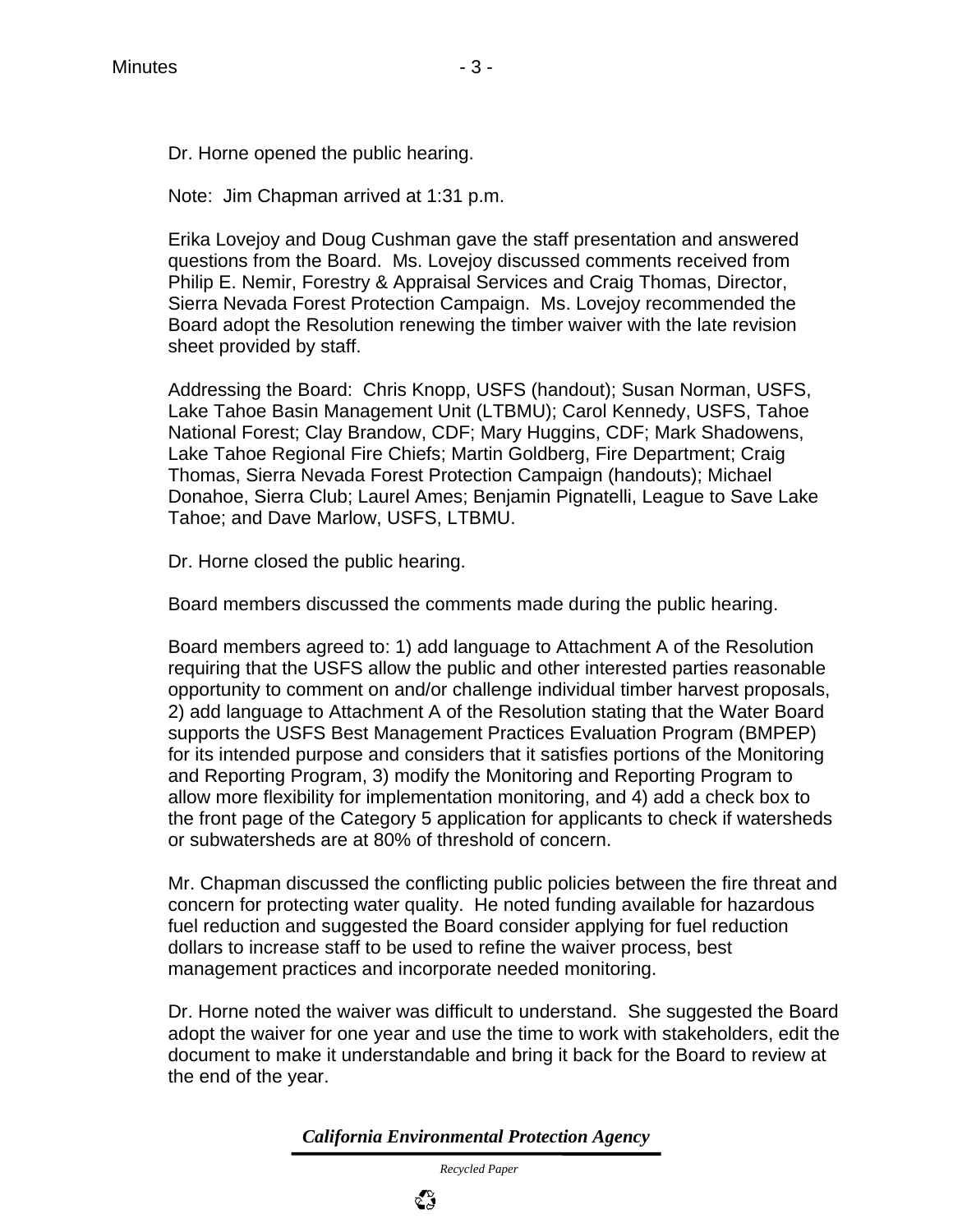Board members discussed Dr. Horne's suggestion. It was the consensus of the Board that the document could be improved to make it easier to understand. Mr. Clarke voiced concern that adopting the document for a period of one year would put a burden on staff and noted staff could bring the document to the Board for review at any time. Mr. Singer asked the Board to adopt the waiver as a fiveyear waiver with direction to bring a more user-friendly document back to the Board. He noted staff would attempt to do that in about a year.

• **Motion:** Moved by Mr. Dyas and seconded by Mr. Clarke to adopt the conditional waiver for five years, incorporating the modifications discussed, and directing staff to bring the waiver back to the Board in one year for informal review.

Ms. Kemper reminded the Board that the item included a late revision sheet. Mr. Dyas and Mr. Clarke agreed to include the late revision sheet in the motion.

Board members discussed the motion. Mr. Clarke suggested the Board adopt the waiver for five years with direction to staff to bring it back for Board review when it is a user-friendly document.

Dr. Horne reopened the public hearing.

Mark Shadowens, President of the Lake Tahoe Regional Fire Chiefs, supported Dr. Horne's recommendation to adopt the waiver and revisit the document in one year.

 Mr. Coupe discussed options available to the Board. He discouraged an informal review of the waiver.

Mr. Chapman recommended the Board take no action on the waiver and allow the existing waiver to expire on January 1, 2008 using the 10-1/2 months to implement a formal review process and work with stakeholders to bridge remaining gaps. Dr. Horne noted that allowing the waiver to expire would not address the need for monitoring requirements or regulations of noncommercial fuel reduction projects.

Lauri Kemper noted staff will be working on developing a user-friendly application and a database to track monitoring reports. She noted a one-year review period would affect staff's ability to have a field presence and suggested two years would be a more reasonable review period from staff's perspective. Dr. Horne noted her intent was to reduce staff's workload. She voiced concern that the document was not an effective communication tool as written.

Dr. Horne closed the public hearing.

Mr. Dyas amended his motion.

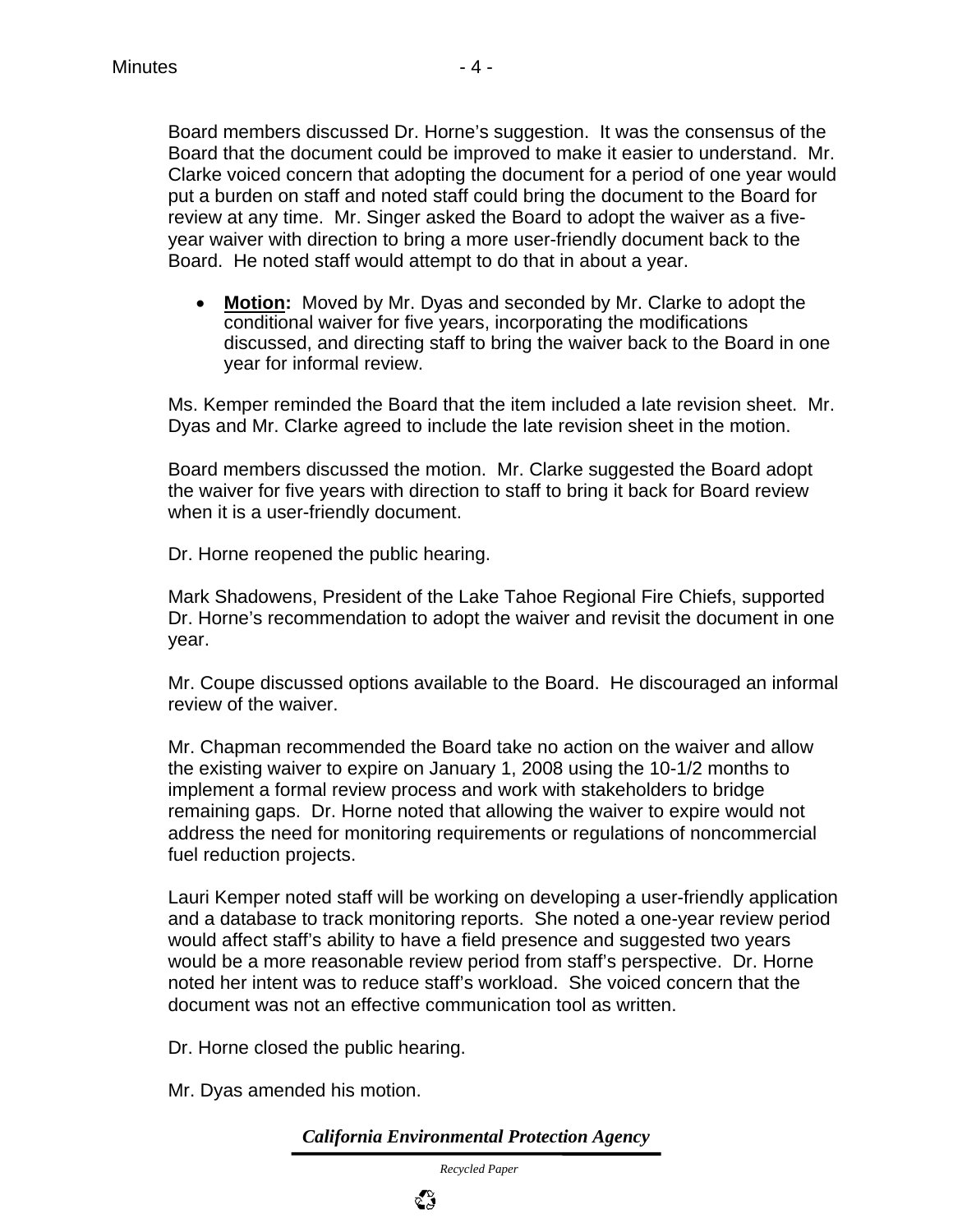• **Amended Motion:** Moved by Mr. Dyas and seconded by Mr. Clarke to adopt the conditional waiver for five years, incorporating the modifications discussed, including the reference to public participation with NEPA and the late revisions.

Mr. Singer suggested that the following comment be added to Attachment A of the Resolution on Page 15, 2. c., the third sentence (added language underlined for clarity): The Water Board supports the USFS Best Management Practices Evaluation Program (BMPEP) for its intended purpose and considers that it satisfies portions of the MRP.

Dr. Horne suggested a change to the date on page 4, bullet 2 of the Monitoring and Reporting Program (new date underlined for clarity): A pre-winter implementation inspection shall be completed after August 15 but not later than November 15 of each year…

Mr. Dyas and Mr. Clarke agreed to add the changes to the motion.

Mr. Singer noted his intent to come back to the Board with a process to inform the public of changes to monitoring and reporting programs.

Dr. Horne noted she could not agree to adopt the waiver for five years and suggested the Board review the waiver in two years. Board members discussed Dr. Horne's suggestion.

Mr. Brissenden suggested the Board adopt the waiver for five years allowing staff to interpret the Board's policy, receive input from stakeholders and work with the document.

Mr. Clarke called for the question.

Voting yes: Mr. Brissenden, Mr. Clarke, Mr. Dyas and Ms. Van Dam

Voting no: Dr. Horne, Mr. Chapman

Absent: Mr. Sandel

#### **Motion carried 4-2.**

The Board recessed for dinner at 4:55 p.m.

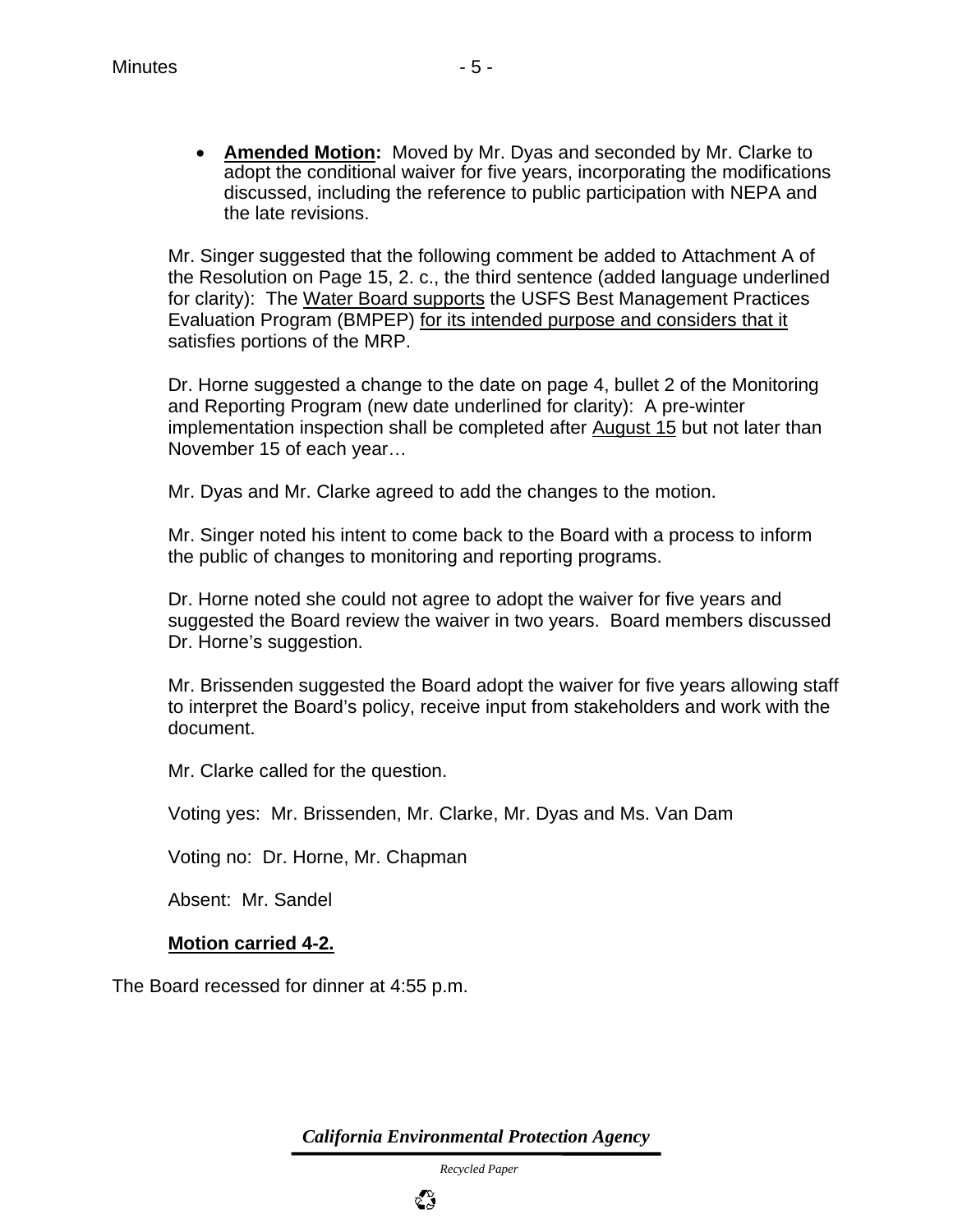#### **Regular Meeting, Continued 7:00 p.m., February 14, 2007**

Dr. Horne, Chair, called the meeting to order at 7:00 p.m.

Board members present: John Brissenden, Jim Chapman, Jack Clarke, Keith Dyas, Amy Horne, Susan J. Van Dam. Board member absent: Eric Sandel.

Art Baggett, Member, State Water Board and liaison to the Lahontan Water Board, discussed issues being considered by the State Water Board.

#### **6. PUBLIC FORUM**

No one addressed the Board during the Public Forum.

#### **OTHER BUSINESS**

**7. Lake Tahoe Trails Workshop – A workshop will be held to inform the Board about the water quality issues surrounding existing and proposed hiking and biking trails within the Lake Tahoe Basin. Presenters will include the U.S. Forest Service and the California Tahoe Conservancy** 

George Cella gave the staff presentation. Mr. Cella and Ms. Kemper answered questions from the Board.

Addressing the Board: Garrett Villanueva, Trails Program Coordinator, USFS, Lake Tahoe Basin Management Unit; Ray Lacey, Deputy Director, California Tahoe Conservancy; John Singlaub, Tahoe Regional Planning Agency; Tyrone Polastri, Lake Tahoe Bicycle Coalition; Steve Rogers, North Tahoe Public Utility District; John Pillsbury, Tahoe Area Coordinating Council for the Disabled; and Laurel Ames.

Mr. Singer and Board members discussed the Basin Plan findings for public recreation and public service facility projects related to hiking and biking trails in the Lake Tahoe Basin.

#### **STATUS REPORT**

#### **8. Status Report on the United States Fish and Wildlife Service (USFWS) Proposed Paiute Cutthroat Trout Recovery Project on Silver King Creek, Alpine County**

 Mr. Coupe noted a conflict of interest. Lori Okun served as the Board's legal counsel for this item.

Bruce Warden gave the staff presentation.

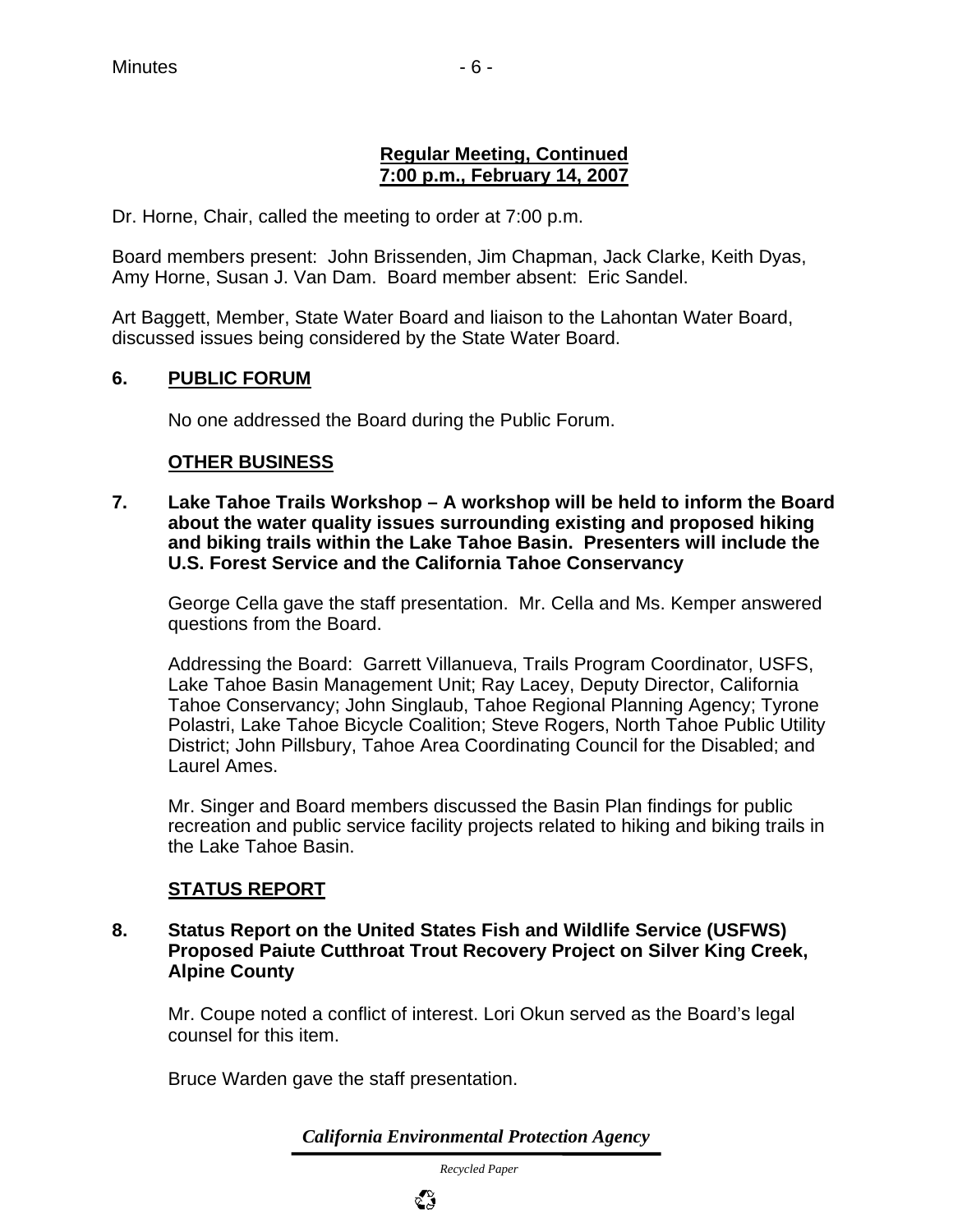Addressing the Board: Laurie Sada and Chad Mellison, U.S. Fish and Wildlife Service; Don Jardine, Alpine County; and Laurel Ames.

 Mr. Singer noted the Department of Fish and Game is no longer involved with the project. The Lahontan Water Board is lead agency under CEQA and will be working with the U.S. Fish and Wildlife Service to prepare a joint EIS/EIR document. He noted the Water Board will have the discretion to approve or not approve the project.

 Dr. Horne recommended peer review of Dr. Mark Vinson's report when completed.

### **OTHER BUSINESS**

#### **4. Executive Officer's Report**

Mr. Singer discussed items from the January and February 2007 Executive Officer's written reports.

Mr. Singer noted staff is preparing a workplan to address issues related to dry wells in the Victor Valley and Antelope Valley. Staff will begin working on the issue this fiscal year.

Mr. Singer noted the PG&E permit adopted by the Board in November 2006 has been petitioned to the State Water Board by Mr. Robert Conaway. Mr. Coupe noted the State Water Board has asked staff for the administrative record and for a response to the petition.

Water Board staff will hold a public meeting at the Hinkley Elementary School on March 6, 2007 to describe groundwater chromium cleanup efforts at PG&E's Hinkley Compressor Station. Representatives from PG&E will be present to provide information regarding their activities. Mr. Singer described outreach efforts to inform the community of the meeting.

Note: The meeting recessed at 10:45 p.m. on February 14, 2007.

#### **Regular Meeting, Continued 8:30 a.m., February 15, 2007**

Dr. Horne, Chair, called the meeting to order at 8:30 a.m. on February 15, 2007.

Board members present: John Brissenden, Jim Chapman, Jack Clarke, Keith Dyas, Amy Horne, Eric Sandel and Susan Van Dam. Board members absent: None.

*California Environmental Protection Agency*

 *Recycled Paper*

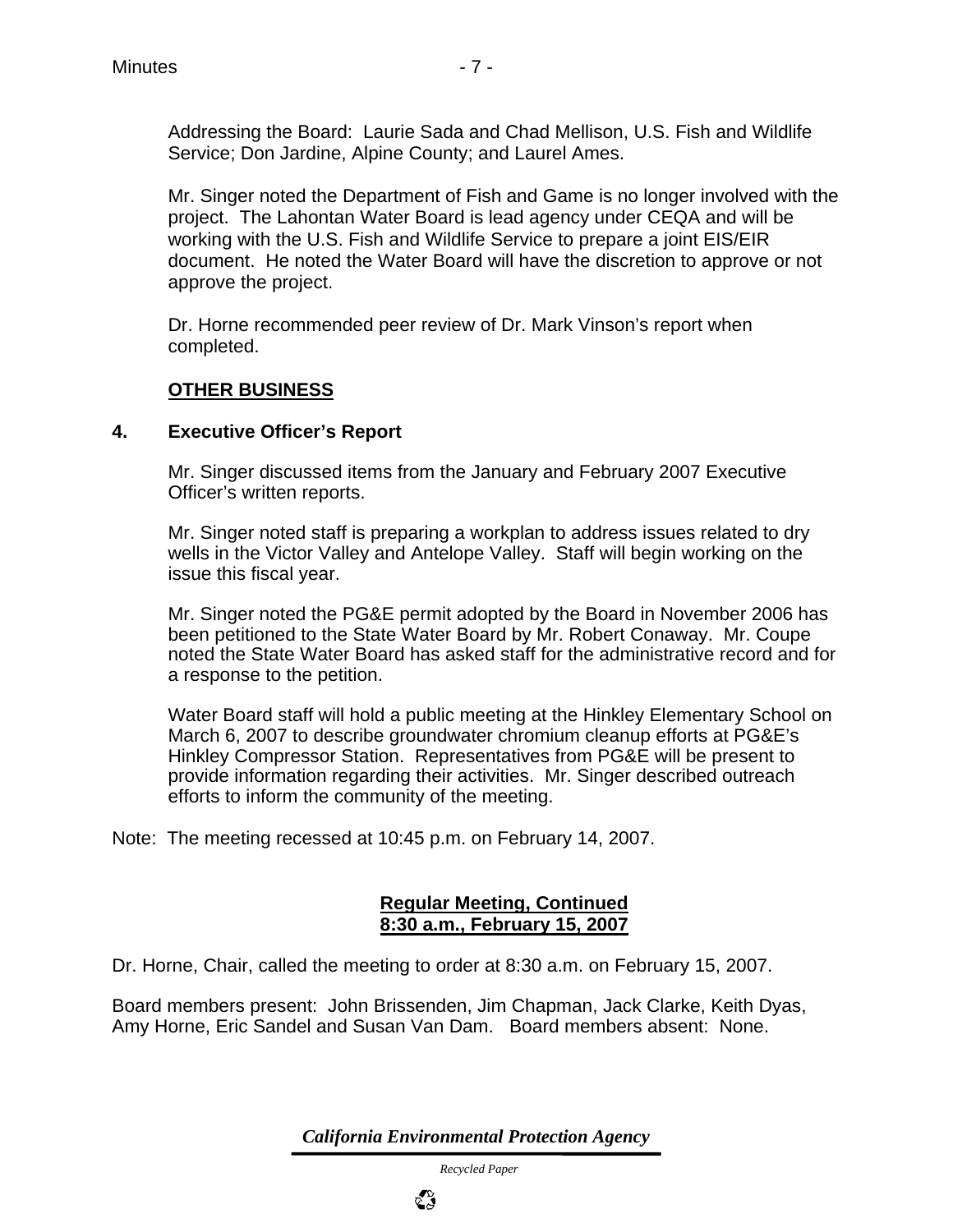#### **ENFORCEMENT ACTION**

**9.** *Public Hearing* **– Consideration of Rescission of Cease and Desist Order No. R6T-2006-0034 for Homewood Mountain Resort Discharge and Threatened Discharge of Waste in Violation of Waste Discharge Requirements Contained in Board Order No. 6-95-86A2** 

Dr. Horne opened the public hearing and administered the oath.

 Robert Erlich gave the staff presentation and recommended the Board adopt the order rescinding the cease and desist order.

Addressing the Board: Gary Midkiff, Homewood Mountain Resort.

• **Motion:** Moved by Mr. Brissenden and seconded by Mr. Sandel to adopt the order as proposed. Following a roll call vote, the **motion carried 7-0**.

#### **OTHER BUSINESS**

- **11. Request to the State Water Resources Control Board for Funds for Leviathan Mine**
	- **Motion:** Moved by Mr. Chapman, seconded by Mr. Clarke and **unanimously carried** to adopt the Resolution as proposed.

#### **ENFORCEMENT ACTION**

**10.** *Public Hearing* **– Consideration of an Administrative Civil Liability Order for El Dorado County Department of Transportation for Violation of Waste Discharge Requirements/National Pollutant Discharge Elimination System (NPDES) Permit, for the Unauthorized Discharge of Sediment-Laden Water to Angora Creek on August 24 and 31, 2006, Angora Creek Stream Environment Zone Restoration Project, South Lake Tahoe, El Dorado County** 

 Dr. Horne opened the public hearing and administered the oath. Dr. Horne introduced the teams/designated parties:

- Water Board Advisory Team: Lori Okun, Legal Counsel; Harold Singer, Executive Officer.
- Water Board Prosecution Team (Designated Party): David Coupe, Legal Counsel; Robert Dodds, Assistant Executive Officer; Scott Ferguson, Senior Water Resource Control Engineer.
- El Dorado County Department of Transportation (Designated Party): Bob Slater, Deputy Director, El Dorado County Department of Transportation.

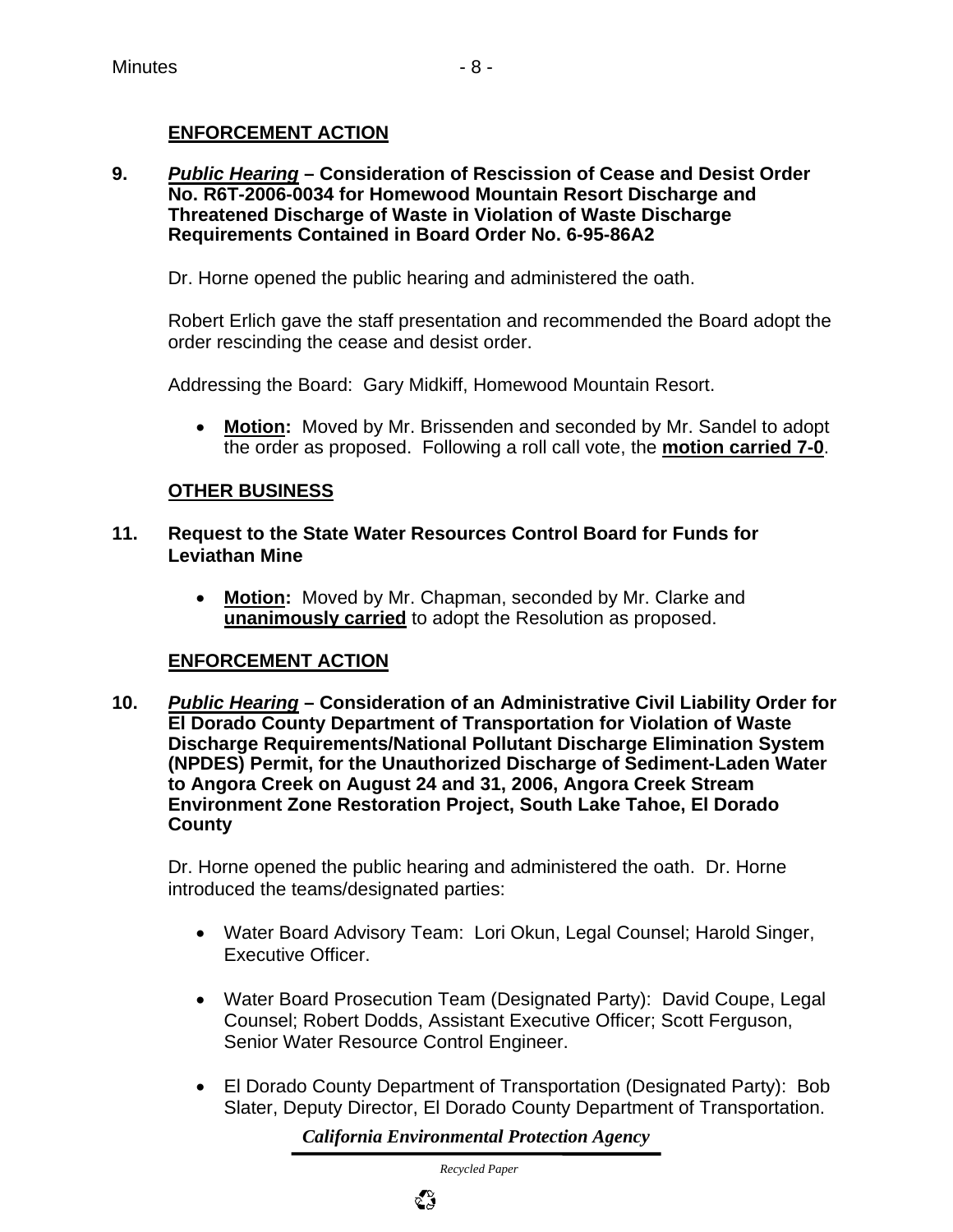### **Testimony**:

 Scott Ferguson, Senior Water Resource Control Engineer, entered the following items into the record: The Water Board file related to the Angora Creek stream environment zone restoration project, materials included in the meeting agenda package for item 10, Water Board staff's presentation for item 10, the Water Quality Control Plan for the Lahontan Region as amended, and the Notice of Public Hearing. Mr. Ferguson recommended the Board adopt the Administrative Civil Liability (ACL) Order as proposed.

 Bob Slater, Deputy Director, El Dorado County Department of Transportation, introduced Steve Kooyman, Supervising Engineer, Alfred Knotts, Prinicipal Planner, Janel Gifford and El Dorado County Supervisor Norma Santiago. Mr. Slater asked the Board to reject the proposed ACL. Mr. Slater answered questions from Ms. Okun, Mr. Singer and members of the Board. Mr. Kooyman and Mr. Knotts presented testimony. Mr. Knotts and Janel Gifford responded to questions from Mr. Singer.

#### **Cross Examination**:

Mr. Coupe asked questions of Mr. Slater.

#### **Comments by Interested Persons**:

Douglas Hanford, contractor, addressed the Board.

#### **Rebuttal**:

 Mr. Ferguson presented rebuttal on behalf of the Water Board Prosecution Team.

#### **Closing remarks**:

 Mr. Slater presented closing remarks for El Dorado County Department of Transportation. Mr. Slater and Mr. Kooyman responded to questions from members of the Board and Mr. Singer.

Mr. Coupe presented closing remarks for the Water Board Prosecution Team.

With no further testimony, Dr. Horne closed the public hearing.

#### **Board member discussion and motion**:

 Mr. Dyas commented that staff's method for calculating the amount of the ACL was accurate, fair and lenient; however, he noted the Board had flexibility. He

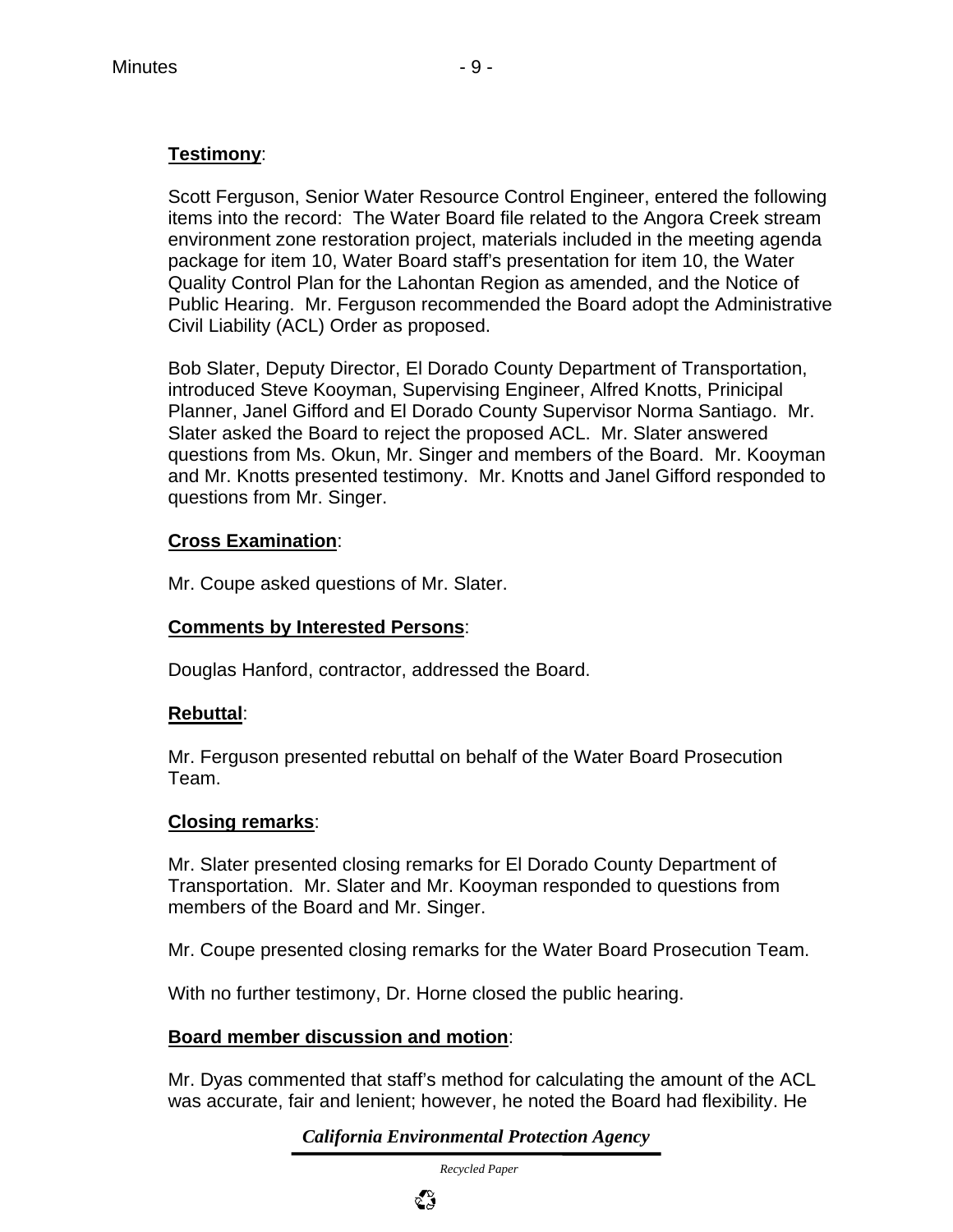commented that he felt it was unfair to penalize the County to this degree for implementing a project that had such long-term water quality benefits and that he did not want to discourage the County from implementing a reclamation project.

• **Motion:** Moved by Mr. Dyas, seconded by Mr. Brissenden for discussion to adopt the ACL in the amount of \$3,340 to match the cost of Regional Board staff time in developing the ACL.

 Board members discussed the motion. Mr. Chapman noted that although he could support the motion, he was concerned with comments made by Mr. Slater regarding the County's hesitancy to perform future restoration projects because of the risk factors involved. Mr. Chapman noted that when the County accepted the responsibility, they incurred certain risk and he hoped the Board's action would not be interpreted as supporting Mr. Slater's comment. Dr. Horne agreed with Mr. Chapman and noted that the nature and benefits of the project did not diminish responsibility to comply with Board orders.

 Mr. Singer commented that much had been learned from the project. He discussed the possibility of a supplemental environmental project (SEP) in the form of a workshop; however, he noted the proposal must come from the County. Mr. Singer suggested that if the County was interested in proposing a SEP, the Board could continue the public hearing for a period of two months to allow the County to come back to the Board with a proposal. Mr. Slater commented that he would prefer to see the matter concluded at the current meeting. He noted the County had considered sharing what they have learned by writing and publishing a journal and would likely do so regardless of the outcome of the ACL.

 Mr. Sandel commented that a SEP implied that it was part of a penalty and noted the County had been willing participants and partners in the past. He suggested the Board conclude their action with the ACL amount suggested in the motion and allow the County and Lahontan staff to work on together outside of the ACL process. Mr. Chapman agreed with the approach outlined by Mr. Sandel and noted an ACL in the amount of \$3,340 would address staff costs with the difference being offset by the voluntary actions of the County.

 Lori Okun suggested the following changes to the ACL Order (underlining for emphasis only):

- Page 4. a. change first sentence to read: On August 30 or 31, 2006 (hereafter "August 31"), the project contractor…
- Page 13, at the end of section j. *Other matters as justice may require*, add a paragraph to read: On the other hand, the project was unusually complex. In addition, the project as a whole significantly reduced the sediment load to Angora Creek and ultimately to Lake Tahoe.

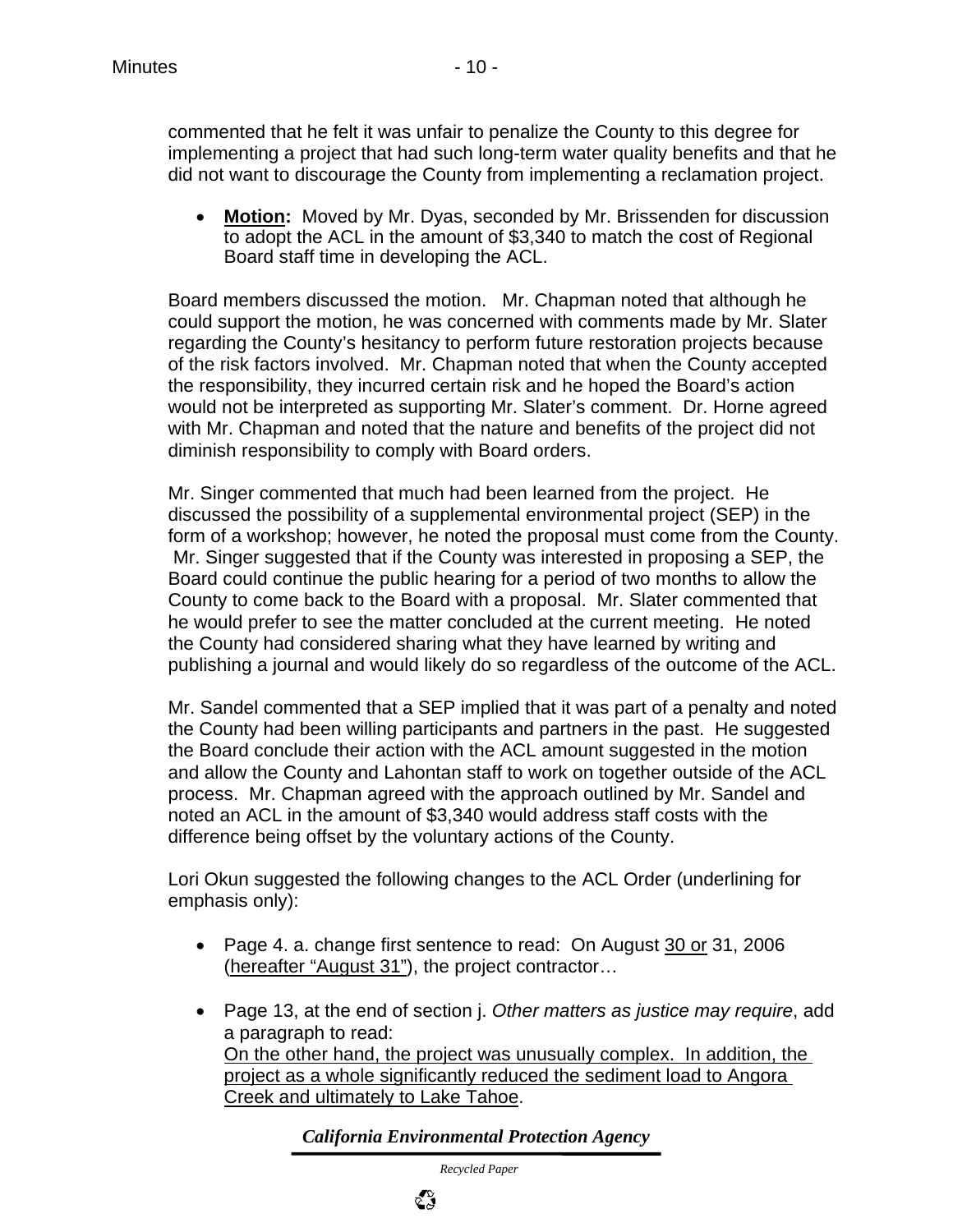• **Amended Motion:** Moved by Mr. Dyas, seconded by Mr. Brissenden to adopt the ACL in the amount of \$3,340 to match the cost of Regional Board staff time in developing the ACL, and to include the changes outlined by Ms. Okun. **Motion unanimously carried.**

#### **OTHER BUSINESS**

#### **12. Election of Chair and Vice-Chair for 2007**

 Dr. Horne noted she appointed Mr. Brissenden and Mr. Sandel to serve on a subcommittee to consider nominations for Chair and Vice Chair for 2007.

 Mr. Brissenden thanked Dr. Horne for her willingness to serve as Chair for a second year. Mr. Brissenden and Mr. Sandel nominated Dr. Horne to serve as Chair and Mr. Clarke to serve as Vice Chair for 2007.

• **Motion:** Moved by Mr. Brissenden, seconded by Mr. Dyas **and unanimously carried** to elect Dr. Horne as Chair and Mr. Clarke as Vice Chair for 2007.

 Mr. Chapman noted that Dr. Horne and Mr. Clarke were recently appointed by the Governor to full terms on the Board. Mr. Dyas thanked Dr. Horne for the decision to appoint the subcommittee.

#### **5. CLOSED SESSION**

The Board met in closed session from 11:20 a.m. to 11:59 a.m. to discuss Items b. c. i. and j. The Board reconvened in open session at noon.

#### **OTHER BUSINESS**

#### **4. Executive Officer's Report, continued**

 Mr. Singer gave a status report regarding the County Sanitation Districts of Los Angeles County, District Nos. 14 (Lancaster) and 20 (Palmdale).

#### **13. Reports by Chair and Board Members**

 Mr. Brissenden noted the State Parks OHV Commission is in their fifth year of route designation and inventory. He encouraged staff to engage the various forests in the region to make certain the last year of route designation is effectively reviewed and completed.

 Mr. Brissenden also noted the Sierra Nevada Conservancy is in the process of setting criteria and guidelines. Eighteen workshops have been scheduled throughout the region offering the public the opportunity to participate.